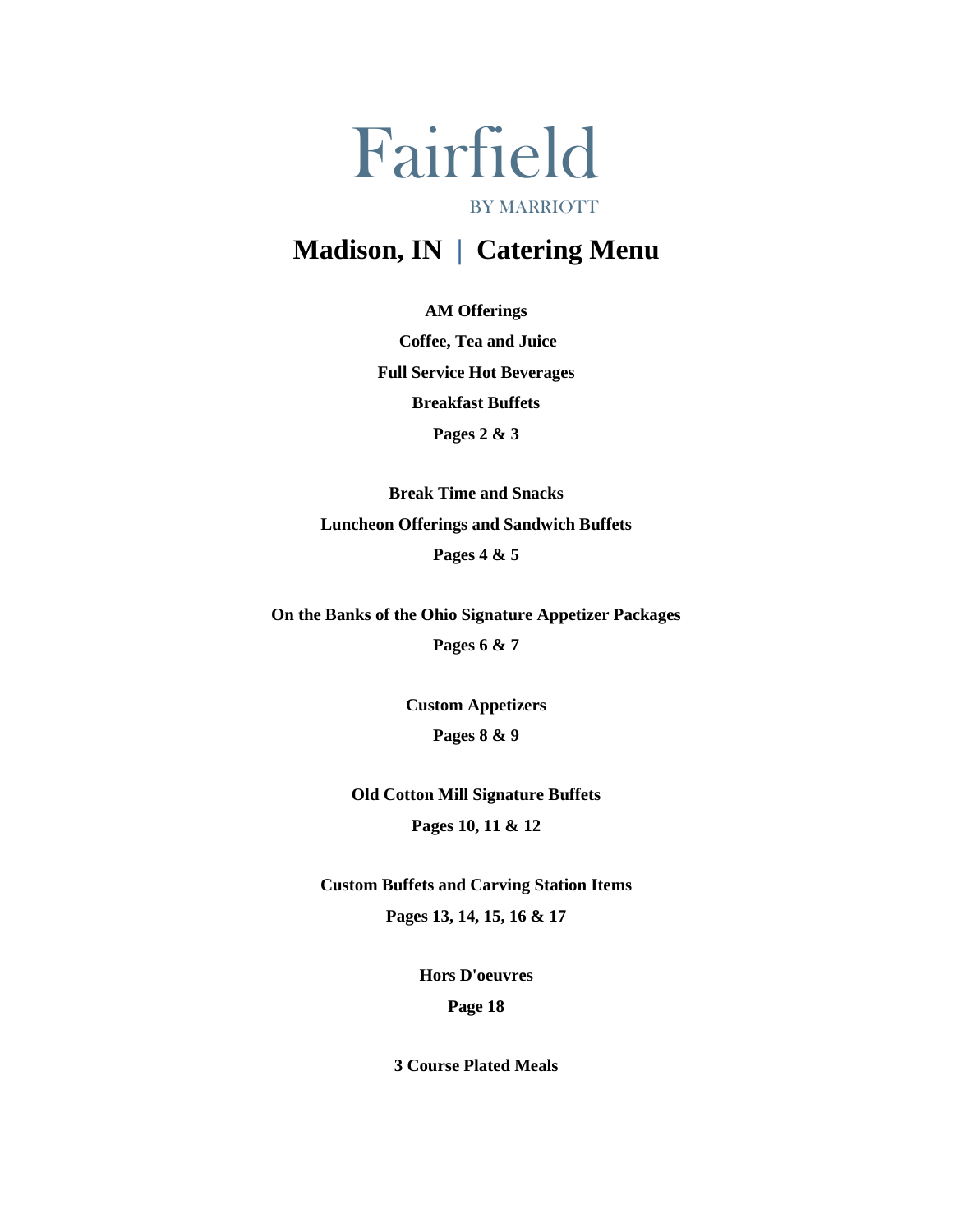#### **Page 19**

**All Pricing Subject to 20% Service Fee and 7% State Sales Tax** 

### **AM Offerings**

### **Bakery**

**Breakfast Muffins 24.00 per dozen Breakfast Loafs 14.00 each (8 slices) Danish 24.00 per dozen Bagels Served with cream cheese 36.00 per dozen Jumbo Doughnuts & Long Johns 36.00 per dozen Doughnuts 24.00 per dozen Warm Biscuits with butter and jelly 18.00 per dozen** 

**Cold Breakfast Items**

**Sliced Fruit and Yogurt Platter – sm. (10-12) 48.00 - lg. (18-20) 80.00** 

**Whole Fruit Bowl** 

**Apples, oranges and bananas sm. (10-12) 24.00 - lg. (18-20) 40.00** 

**Fruit and Yogurt Parfait Cups – With granola - 4.50 each** 

### **Coffee, Tea and Juice**

### **Java Box**

**96 oz hot carafe of coffee, OR Decaffeinated coffee served in a disposable insulated carafe with sweeteners, creamer, hot cups with lids and stir sticks. Serves 8-12. 26.00** 

#### **Tea Service**

**96 oz hot carafe of hot tea water with an assortment of tea's to include English breakfast tea, herbal teas, and green tea. Served in a disposable insulated carafe with, sweeteners, honey, lemon, hot cups with lids and stir sticks. Serves 8-12. 26.00** 

**Bottled Water**

**2.00 each** 

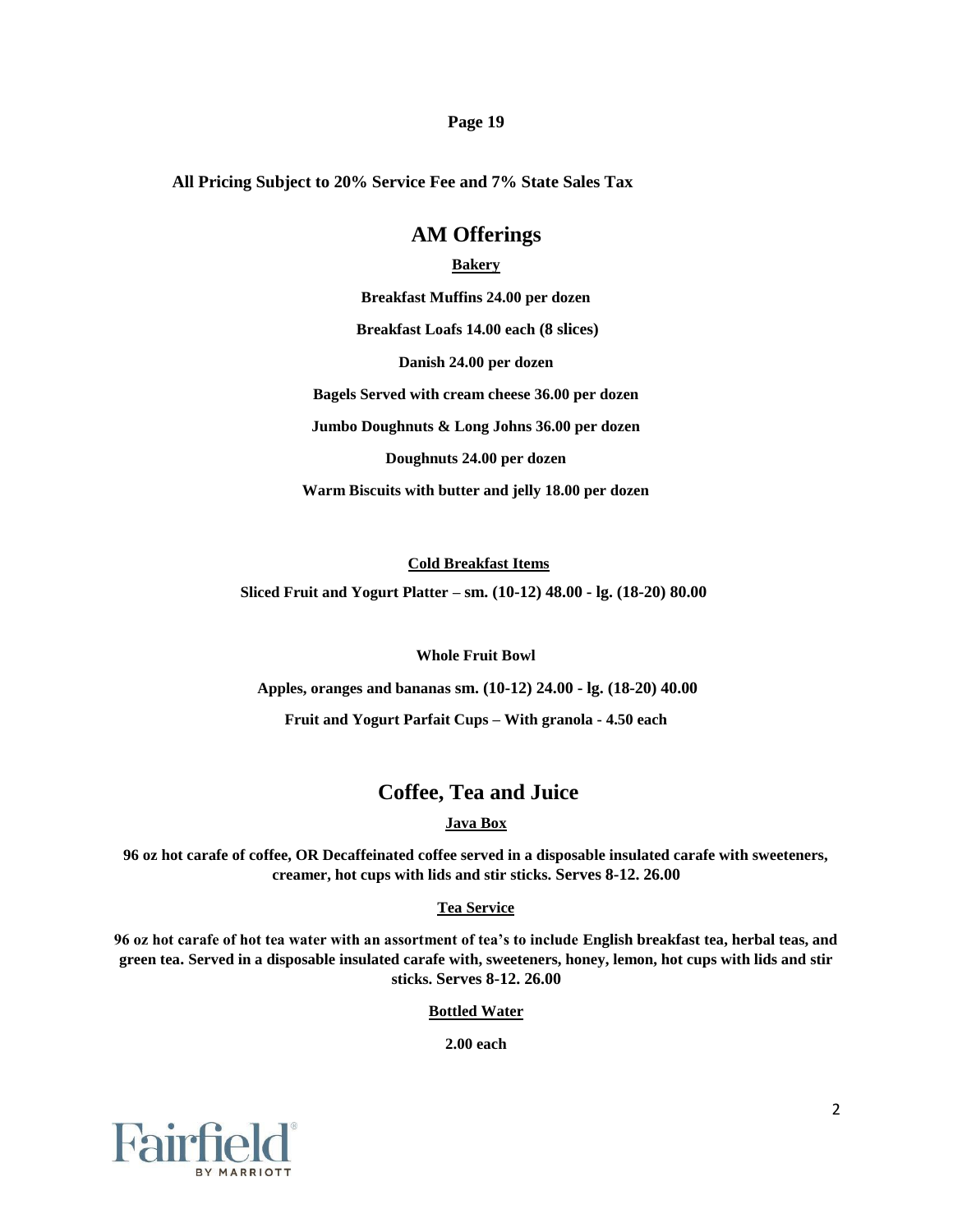### **Full Service Hot Beverages**

**Standard Coffee Service**

**2.50 per guest (min 25)** 

**Coffee, decaffeinated coffee, sweeteners, milk, and cream** 

### **Premium Coffee Service**

**3.50 per guest (min 25)** 

**Coffee, decaffeinated coffee, English breakfast tea, herbal teas, and green tea with sweeteners, honey, lemon, milk, and cream** 

### **Bottled Juice**

**Orange, apple, cranberry, grapefruit, v-8** 

**3.00 each** 

### **Breakfast Buffets**

#### **The Traditional Continental 9.25 per guest**

**Breakfast bread, bagels with cream cheese, fruit bowl, assorted juices, and standard coffee service (min 25)** 

#### **The Deluxe Continental 12.75 per Guest**

**Breakfast muffins or danish, bagels with cream cheese, cream filled long johns, fruit and yogurt, assorted juices, and standard coffee service (min 25)** 

**The Deluxe Plus Morning Buffet 15.75 per Guest**

**Breakfast muffins or danish, bagels with cream cheese, fruit and yogurt, scrambled eggs, sausage, breakfast potatoes, assorted juices, and standard coffee service (min 25)** 

**The Cotton Mill Morning Buffet 18.75 per Guest**

**Breakfast muffins or danish, bagels with cream cheese, cream filled long johns, fruit and yogurt parfait cups, scrambled eggs, spinach mushroom frittata, sausage, breakfast potatoes, assorted juices, and premium coffee service (Min 25)** 

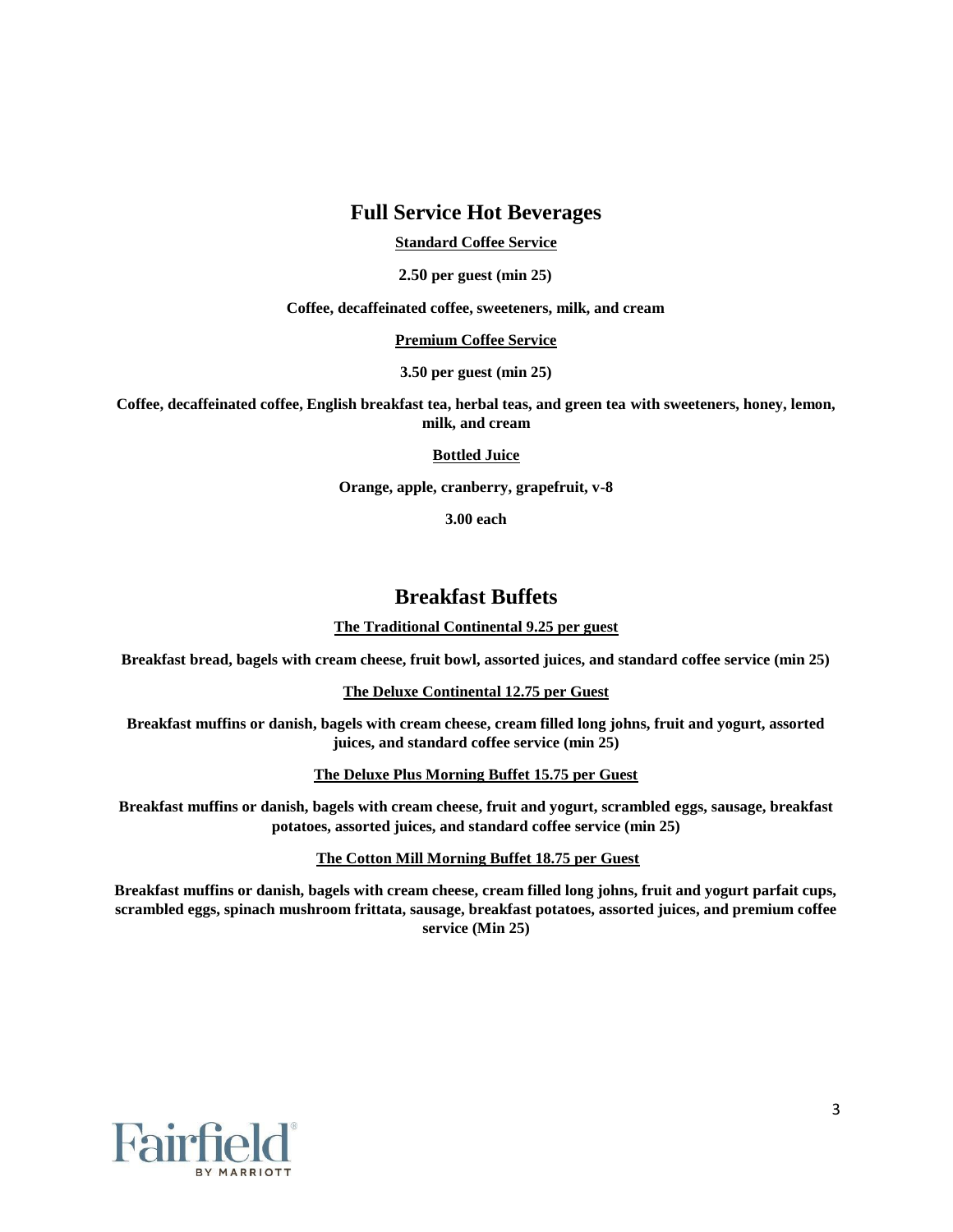### **Break Time and Snacks**

### **Simple Break Time 7.75 per guest**

**House Chips with zesty ranch dip or tortilla chips with salsa, assorted cookies, juice or soda (min 25)** 

**Basic Break Time with Hot and Cold Beverage 9.50 per guest**

**House Chips with zesty ranch dip or tortilla chips with salsa, assorted cookies and brownies, juice or soda, standard coffee service (min 25)** 

#### **Deluxe Break Time with Full Coffee Service 11.25 per guest**

**House Chips with zesty ranch dip, tortilla chips with salsa, pretzels, fruit bowl, assorted cookies and brownies, juice and soda, Premium coffee Service (min 25)** 

### **Ala carte**

### **Snacks**

**Homemade potato chips with zesty ranch** 

**sm. 13.00 lg. 26.00** 

**Homemade tortilla chips and salsa** 

**sm. 19.00 lg. 36.00** 

**pretzel twists sm. 9.00** 

**lg. 16.00** 

**Homemade trail mix sm. 19.00** 

**lg.36.00** 

**Assorted cookies or brownies** 

**dozen 21.00** 

**Beverages**

**Soda 1.75** 

**Juice 3.00** 

**Lemonade or iced tea 22.00 per gallon** 

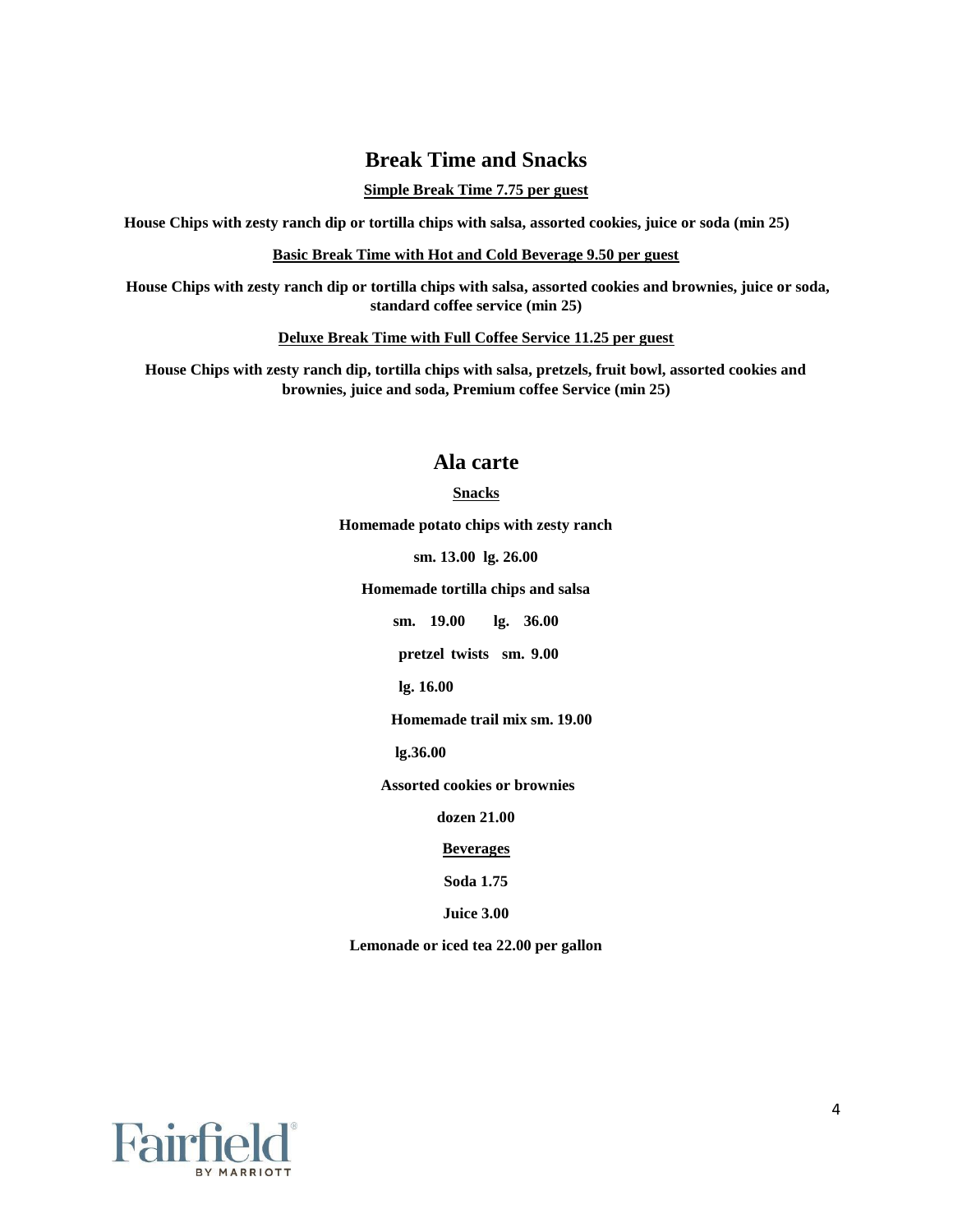### **Luncheon Offerings and Sandwich Buffets**

**Classic Deli Buffet 20.95 per guest (Min 25)**

**Beverage service included** 

**Turkey, ham, salami, and roast beef platter. Cheddar, swiss, and pepper jack cheese platter. Deli tray with lettuce, tomato, onion, pickles, breads and wraps. Potato salad, coleslaw, assorted Cookies and chips.** 

**Sandwich Selections 15.95 each**

**Sandwiches are served with lettuce and tomato and come with fruit or cookie, chips, condiments, and bottled water or Canned Soft Drink** 

**Ham & swiss on white** 

**Turkey and cheddar on a croissant** 

**Turkey cheddar bacon club on white** 

**Ham, salami, and provolone on a sub roll** 

**Roast beef and swiss on a sub roll** 

**Chicken salad on a croissant** 

**Tuna salad on a croissant** 

**Grilled chicken caesar wrap** 

**Grilled vegetable and hummus wrap** 

**Salad Selections 15.95 each**

**Salads are served with fruit or cookie, chips, and bottled water or Canned Soft Drink** 

**Garden Salad – Mixed greens, carrot, cucumber, tomato, red onion, house vinaigrette & ranch** 

**Caesar Salad – Romaine hearts, garlic herb croutons, asiago cheese** 

**Greek – Salami and pepperoni, feta, pepperoncini, tomato, garbanzo beans, kalamata olives, red onion, house vinaigrette** 

**Cobb Salad –Bacon, red onion, chopped egg, grape tomato, cheddar cheese, bleu cheese dressing** 

### **Cotton Mill Signature Appetizer Packages**

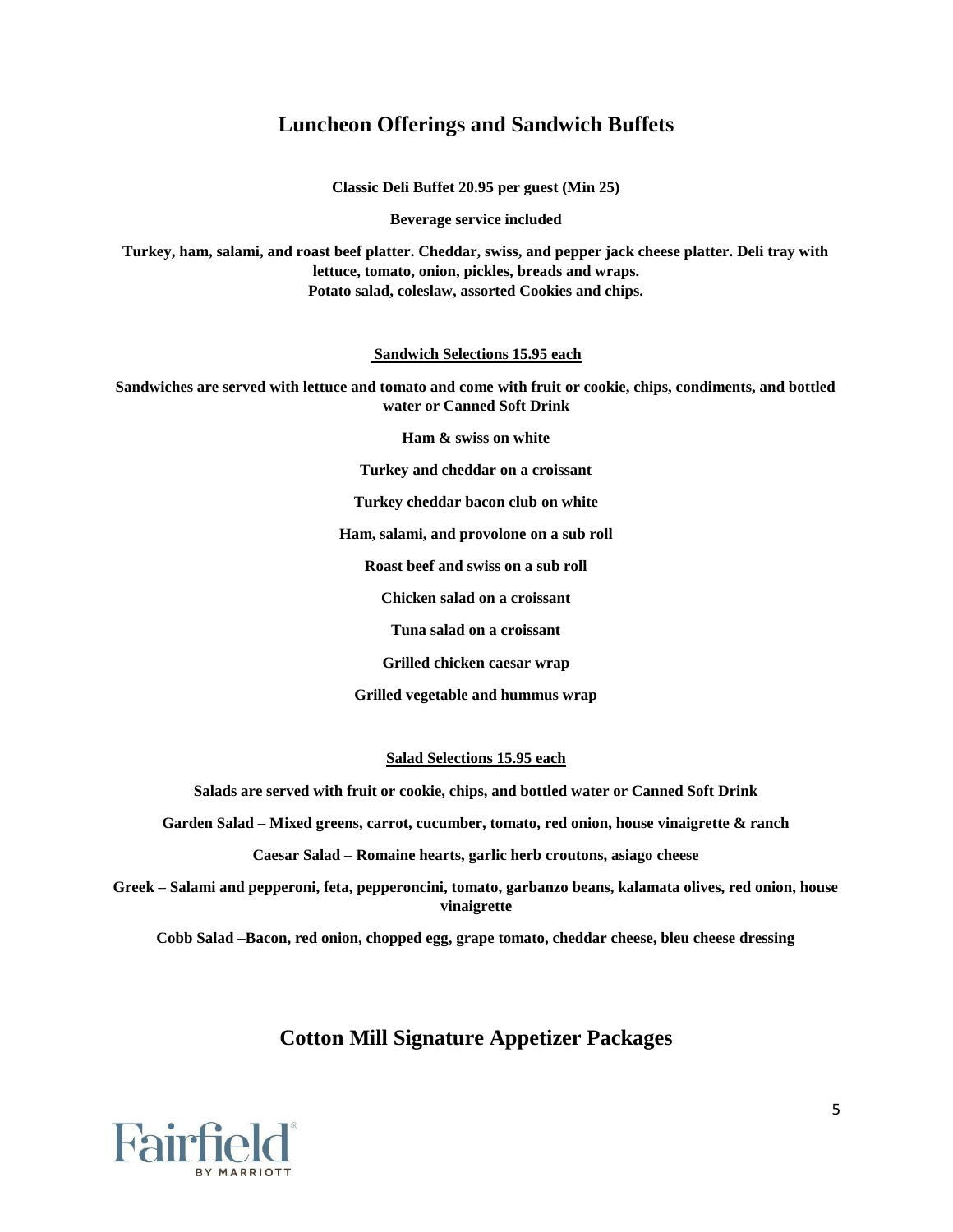**The Madison – 9.50 per guest (Min 25)** 

**Cheese Platter – A Variety of Local, Domestic, and International Cheeses. Garnished with Fresh Fruit, and Crackers** 

**Vegetable Crudité – Seasonal Vegetables with Ranch Dipping Sauce** 

**Spinach Artichoke Dip – Served with Warm Pita and Cracked Lavash** 

**The Party Starter – 11.50 per person (Min 25)** 

**Cheese Platter – A Variety of Local, Domestic, and International Cheeses. Garnished with Fresh Fruit, and Crackers** 

**Nacho Bar – House Salsa, Black Bean Corn Salsa, Cheese Dip, and Guacamole. Served with Tortilla Chips** 

**Chicken Tenders – Served with Ranch, BBQ, and Honey Mustard Sauce** 

**The Mediterranean – 11.50 per guest (Min 25)** 

**Antipasto – An Assortment of Salamis, Hams, and Fresh Mozzarella with Marinated Olives, Mushrooms, Peppers, and Tomatoes** 

**Hummus Platter – Traditional and Roasted Red Pepper, served with Warm Pita and Cracked Lavash** 

**Italian Rope Sausage – Sweet Peppers and Caramelized Onion in Marinara** 

**The All American – 12.50 per guest (Min 25)** 

**Buffalo Chicken Dip – Served with Tortilla Chips** 

**Cheese Platter – A Variety of Local, Domestic, and International Cheeses. Garnished with Fresh Fruit, and Crackers** 

**Cocktail Meatballs – Your Choice of BBQ, Marinara, or Buffalo Sauce (Choose 1 sauce per order)** 

**The Big Dipper – 10.50 per guest (Min 25)** 

**Spinach Artichoke Dip – Served with Warm Pita and Cracked Lavash** 

**Baked Crab Dip – Served With Warm Pita and Cracked Lavash** 

**Buffalo Chicken Dip – Served with Tortilla Chips** 

**The Dim Sum – 11.00 per guest (Min 25)** 

**Pot Stickers – Pork or vegetable. Served with hoisin ginger sauce** 

**Spring Rolls – Vegetarian, pork, or shrimp. Served with sweet chili sauce** 

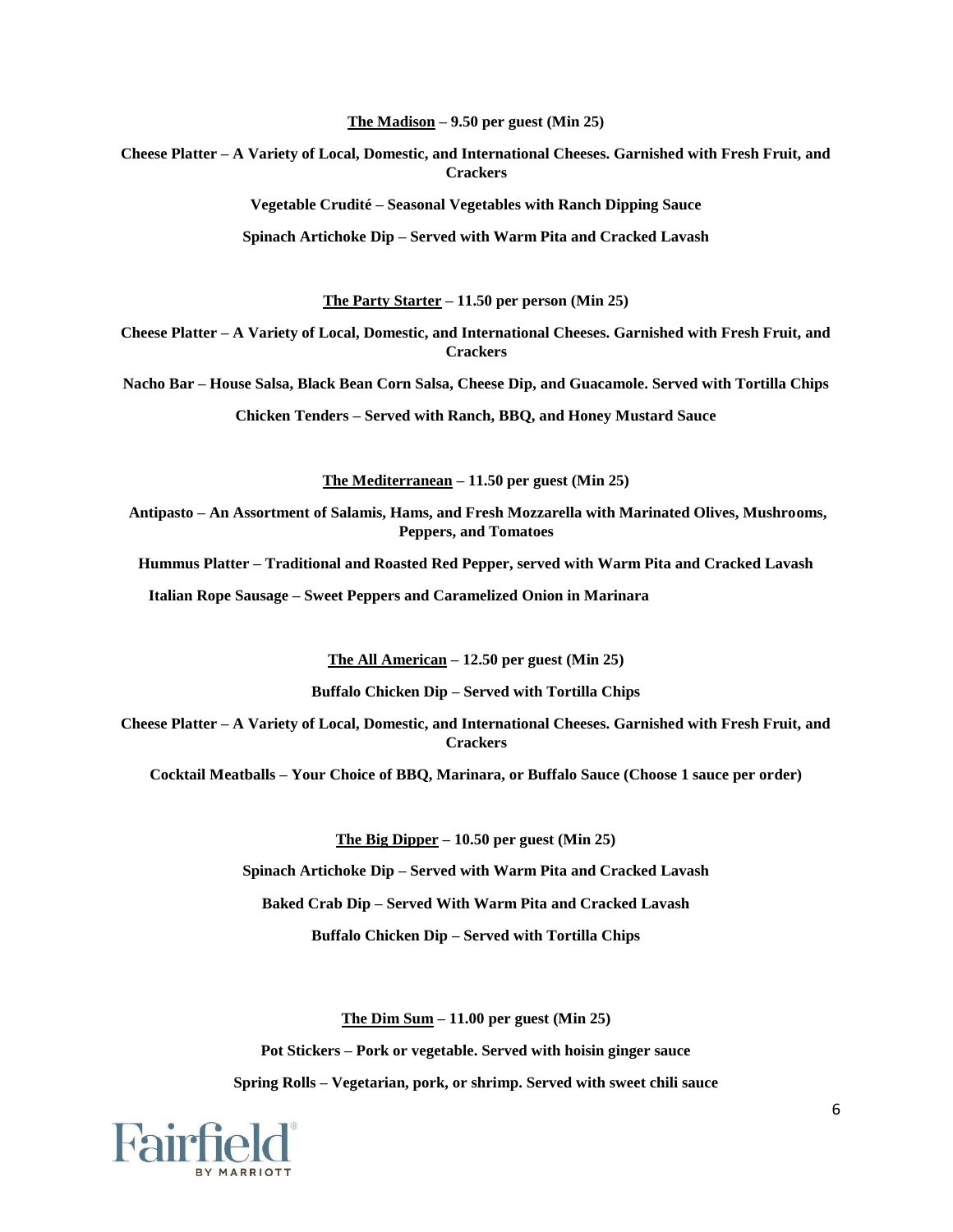**Chicken Wings – Hoisin ginger sauce** 

**The Meat Lovers – 14.50 per person (Min 25)** 

**Cocktail Meatballs – Your Choice of BBQ, Marinara, or Buffalo Sauce (Choose 1 sauce per order)** 

**Chicken Wings – Traditional or Boneless – Your Choice of Buffalo, BBQ, or Garlic Parmesan Sauce (Choose One per Order). Served With Ranch and Bleu Cheese** 

**Chicken Tenders – Served with Ranch, BBQ, and Honey Mustard Sauce** 

**The Lighter Side – 12.50 per guest (Min 25)** 

**Vegetable Crudité – Seasonal Vegetables with Ranch Dipping Sauce** 

**Fruit Platter – An Assortment of Fresh Fruit Including Melons, Pineapple, and Berries Served with a Honey Yogurt Sauce** 

**Hummus Platter – Traditional, Roasted Red Pepper, Chipotle Black Bean, Roasted Garlic, or Smoked White Bean (Choose Two). All Hummus served with Warm Pita and Cracked Lavash** 

**Substitutions can be made upon request with a potential upcharge** 

### **Custom Appetizers**

**Cold (all Min 25)**

**Vegetable Crudité – 3.50 per guest** 

**Seasonal Vegetables with Ranch Dipping Sauce** 

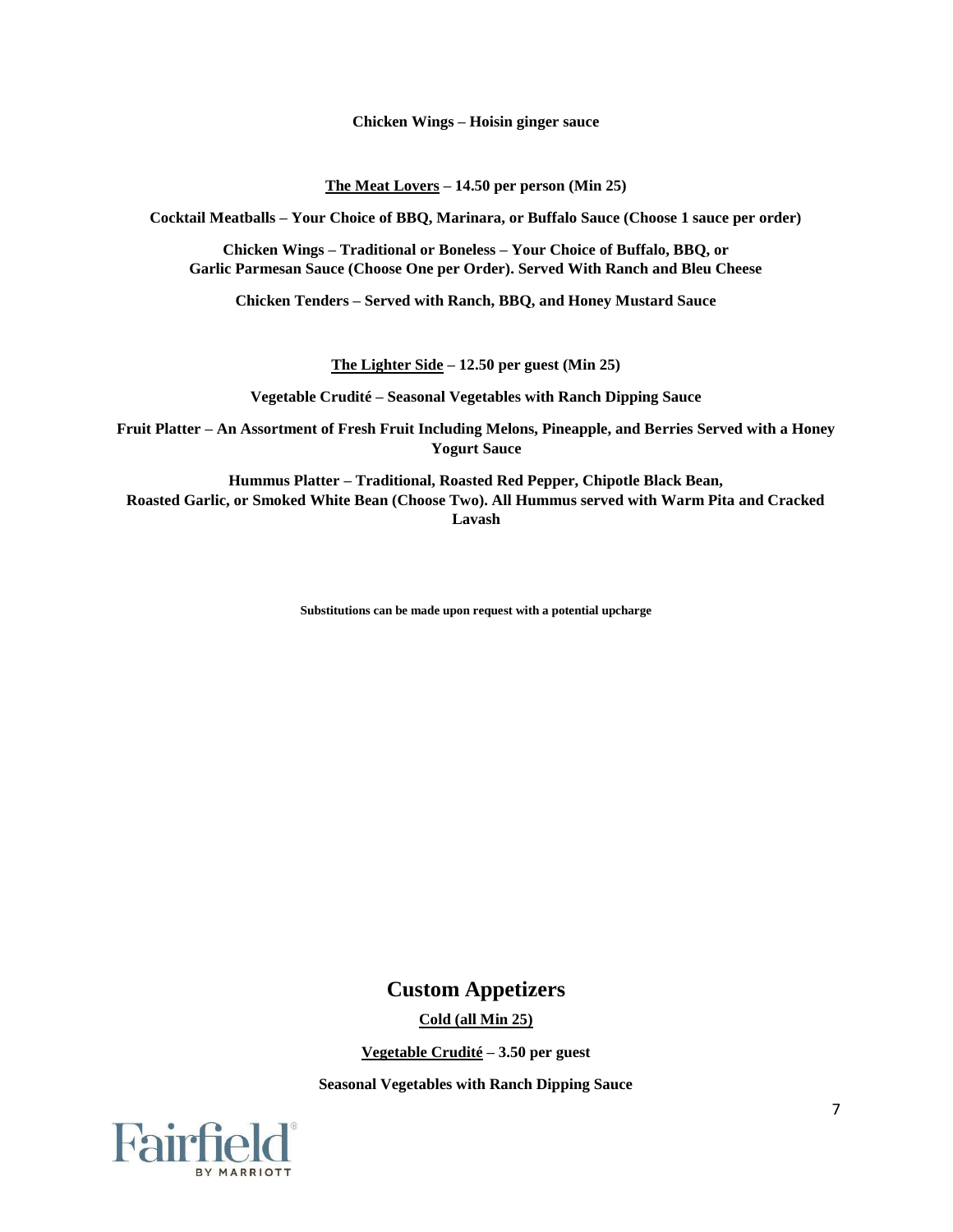**Cheese Platter – 4.25 per guest** 

**A Variety of Local, Domestic, and International Cheeses. Garnished with Fresh Fruit, and Crackers** 

**Antipasto – 7.00 per guest** 

**An Assortment of Salamis, Hams, and Fresh Mozzarella with Marinated Olives, Mushrooms, Peppers, and Tomatoes** 

**Hummus Platter – 4.00 per guest** 

**Traditional, Roasted Red Pepper, Chipotle Black Bean, Roasted Garlic, or Smoked White Bean (Choose Two). All Hummus served with Warm Pita and Cracked Lavash** 

**Local Dip Platter – 4.50 per guest** 

**Pimento Cheese, Benedictine, Hot Brown Dip. Served with House Chips** 

**Nacho Bar – 6.00 per guest** 

**House Salsa, Black Bean Corn Salsa, Cheese Dip, and Guacamole. Served with Tortilla Chips** 

**Fruit Platter – 5.50 per guest** 

**An Assortment of Fresh Fruit Including Melons, Pineapple, and Berries Served with a Honey Yogurt Sauce** 

**Hot (All Min 25)**

**3 Cocktail Meatballs – 4.50 per guest** 

**Your Choice of BBQ, Marinara, or Buffalo Sauce (Choose 1 sauce per order) 3 Chicken Wings – 5.25** 

**per guest** 

**Traditional or Boneless – Your Choice of Buffalo, BBQ, or Garlic Parmesan Sauce (Choose One per Order). Served With Ranch and Bleu Cheese** 

**Spinach Artichoke Dip – 4.00 per guest** 

**Served with Warm Pita and Cracked Lavash** 

**Baked Crab Dip – 4.50 per guest** 

**Served With Warm Pita and Cracked Lavash** 

**Buffalo Chicken Dip – 4.25 per guest** 

**Served with Tortilla Chips** 

**3 Chicken Tenders – 6.75 per guest** 

**Served with Ranch, BBQ, and Honey Mustard Sauce** 

**3 Fried Pot stickers – 4.50 per guest** 

**Pork or Vegetable. Served with Hoisin Ginger Sauce** 

**3 Spring Rolls – 5.25 per guest** 

**Vegetarian, Pork, or Shrimp. Served with Sweet Chili Sauce** 

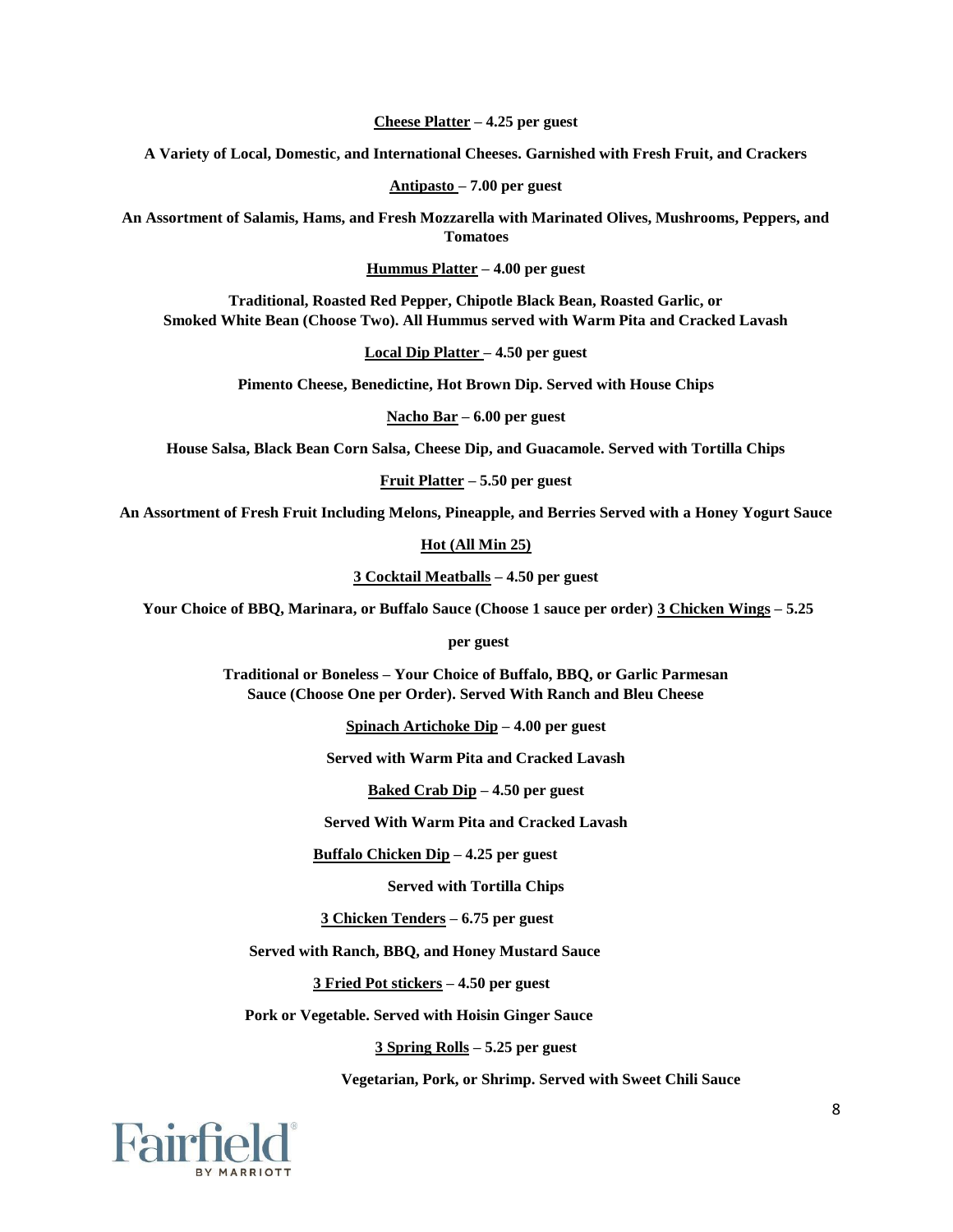**Italian Rope Sausage – 5.75 per guest** 

**Sweet Peppers and Caramelized Onion in Marinara** 

### **On the banks of the ohio signature buffets**

**All choices include beverage service** 

**The Madison – 23.95 per guest (Min 25)** 

**Garden – Blend of fresh greens topped with carrots, cucumber, grape tomato, and red onion** 

**Cheddar mashed potatoes** 

**Summer squash and zucchini with fresh herbs** 

**Assorted cookies or brownies** 

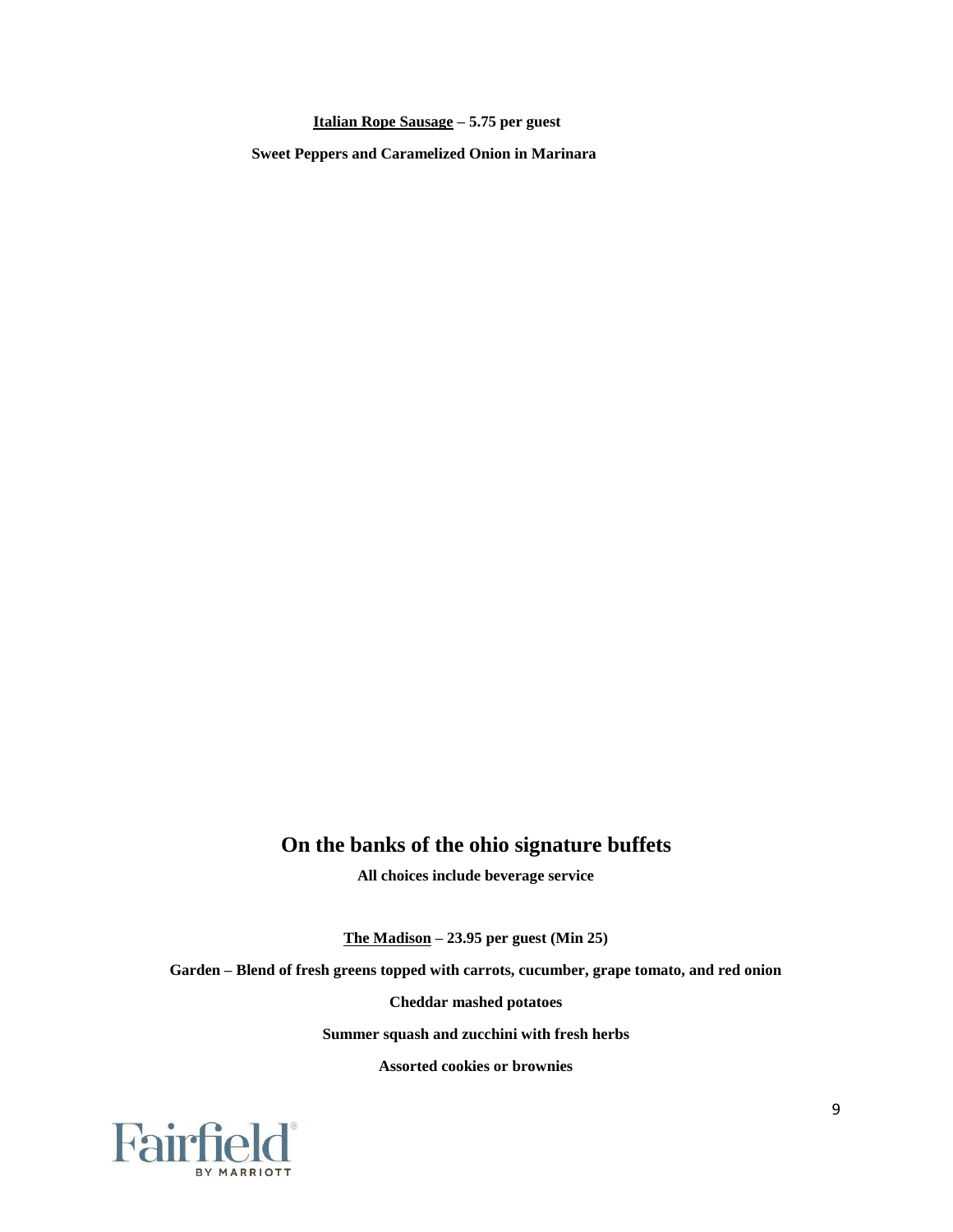#### **Rolls and butter**

**Choose one** 

**Chipotle BBQ Grilled Chicken – Topped with a pineapple salsa** 

**Pork Mojo –Smoked pork in citrus and ancho chilies, served with stir fried cabbage, carrots, and onions** 

**Beef Bourguignon – Sautéed beef tips with cremini mushrooms, carrots and roasted pearl onions in a red wine demi-glace** 

**The Italian – 23.95 per guest (Min 25)** 

**Caesar Salad – Romaine hearts, garlic herb croutons, asiago cheese** 

**Baked Spaghetti Pie – Topped with a blend of italian cheeses** 

**Green beans and grape tomato with pesto** 

**Garlic bread sticks** 

**Cannoli's stuffed with sweet mascarpone** 

**Choose one** 

**Chicken Parmesan – topped with mozzarella and tomato sauce** 

**Chicken Marsala – Pan roasted chicken breast in a cremini mushroom sauce** 

**Lasagna – Meat sauce, ricotta cheese and mozzarella stuffing, tomato sauce The Tex Mex – 19.95 per guest** 

**Taco Salad – Mixed greens, corn black bean salsa, cheddar cheese, black olives, tomato, tortilla strips, mexican ranch** 

**Salsa Bar- Tortilla chips, salsa, queso, sour cream, guacamole** 

**Lettuce, tomato, pickled onion** 

**Smoked ancho chicken and taco beef** 

**Cilantro lime rice** 

**Black beans** 

**Flour and crunchy corn tortillas** 

**Cinnamon crisps** 

**The BBQ – 21.95 Potato salad &** 

**coleslaw** 

**corn on the cob with smoked paprika butter** 

**Baked beans with bacon and jalapeno** 

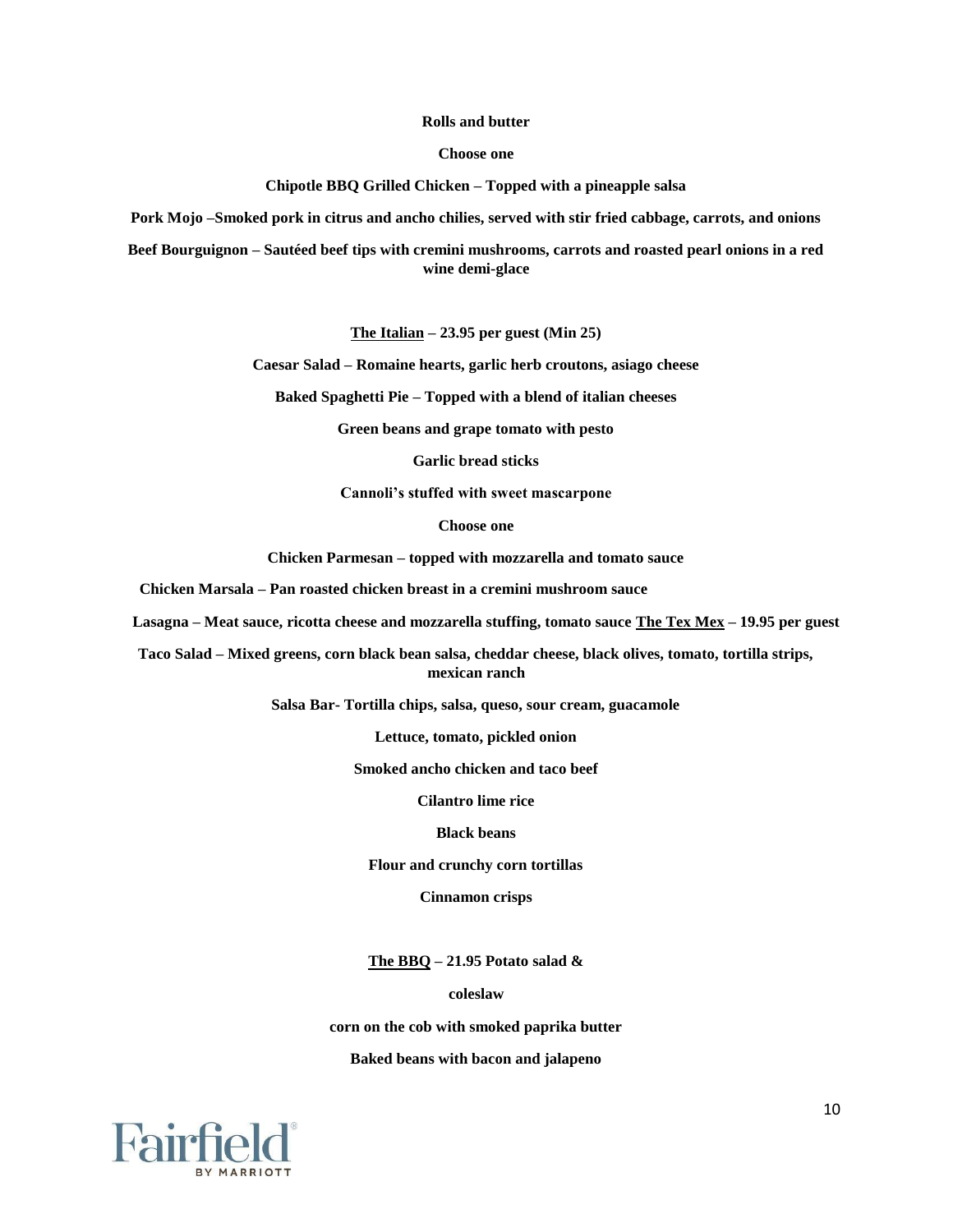**Grilled burgers and dogs BBQ chicken Hickory smoked pulled pork Cookies and brownies** 

**The Southern – 21.95** 

**Spinach Salad –Feta crumbles, strawberries, candied pecans, red onion, and poppy seed vinaigrette** 

**Baked mac and cheese** 

**Green beans with caramelized onion and bacon** 

**Mashed potato** 

**Cheddar cheese corn bread** 

**Fried Chicken with pepper gravy** 

**Pecan pie bars** 

**The Chili Party – 18.95** 

**Steak house chili** 

**Vegan chili** 

**Grilled cheese** 

**Fritos, onion, jalapeno, cheddar cheese, sour cream** 

**Cookies and brownies** 

**The Picnic – 19.95** 

**Burgers** 

**Hot dogs** 

**Ham and pickle pinwheels** 

**Cheese and toppings tray** 

**Coleslaw** 

**Potato salad** 

**Pasta Salad** 

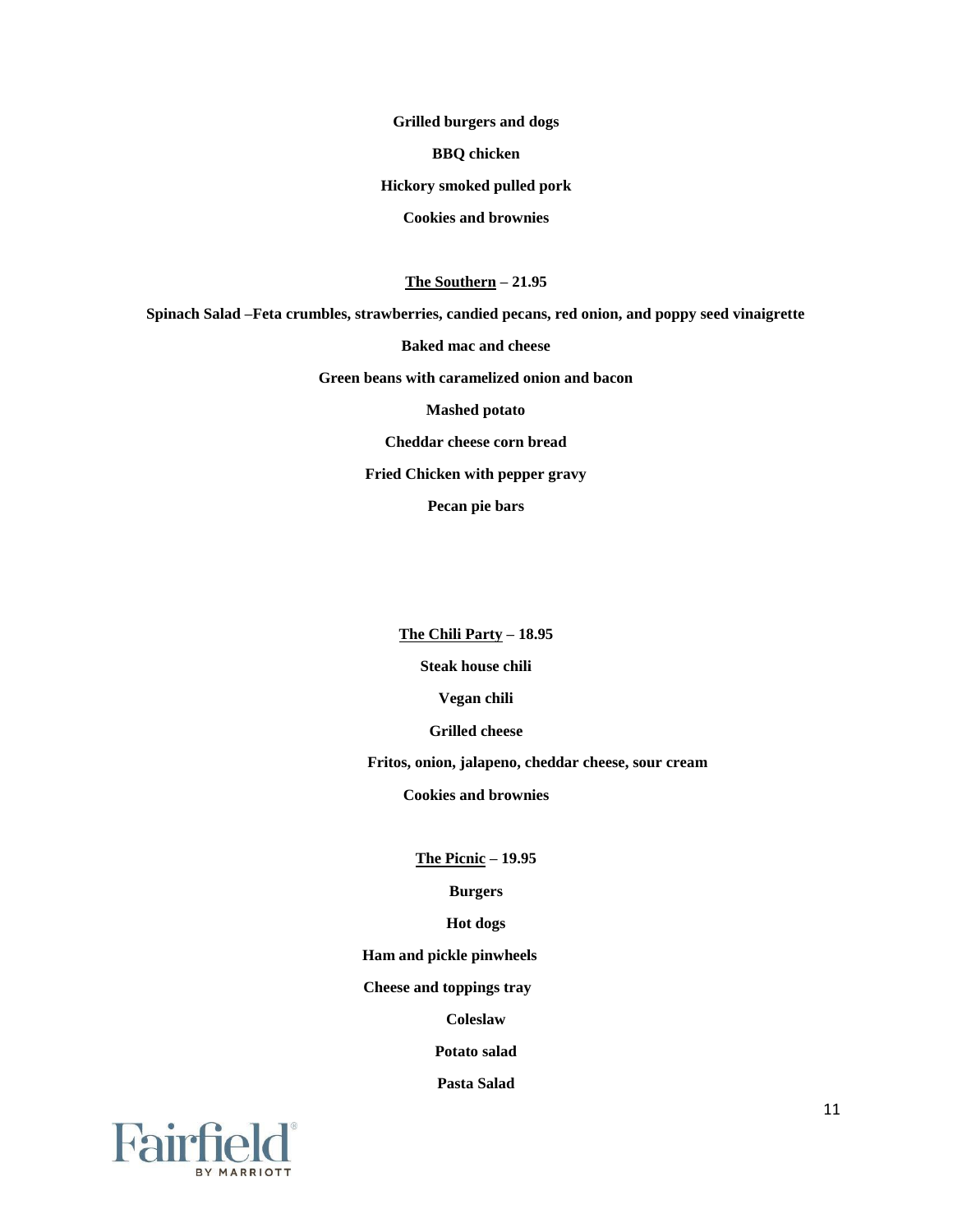**Potato chips** 

**Cookies and brownies** 

### **Custom Buffets**

**All choices include rolls and beverage service** 

#### **Buffet Option #1 (Min 25)**

#### **27.95 Per Person**

**Choice of garden or caesar salad, hot entrée, two sides, cookies, brownies or a sheet cake** 

**Buffet Option #2 (Min 25)**

**29.95 Per Person** 

**Choice of salad or soup, two hot entrees, two sides, and a dessert** 

**Buffet Option #3 (Min 25)**

#### **31.95 Per Person**

**Choice of salad and soup, two hot entrees, three sides, and a dessert** 

### **Salads**

**Garden – Blend of fresh greens topped with carrots, cucumber, grape tomato, and red onion** 

**Caesar Salad – Romaine hearts, garlic herb croutons, asiago cheese**

**Greek – Salami and pepperoni, feta, pepperoncini, tomato, garbanzo beans, kalamata olives, red onion, house vinaigrette** 

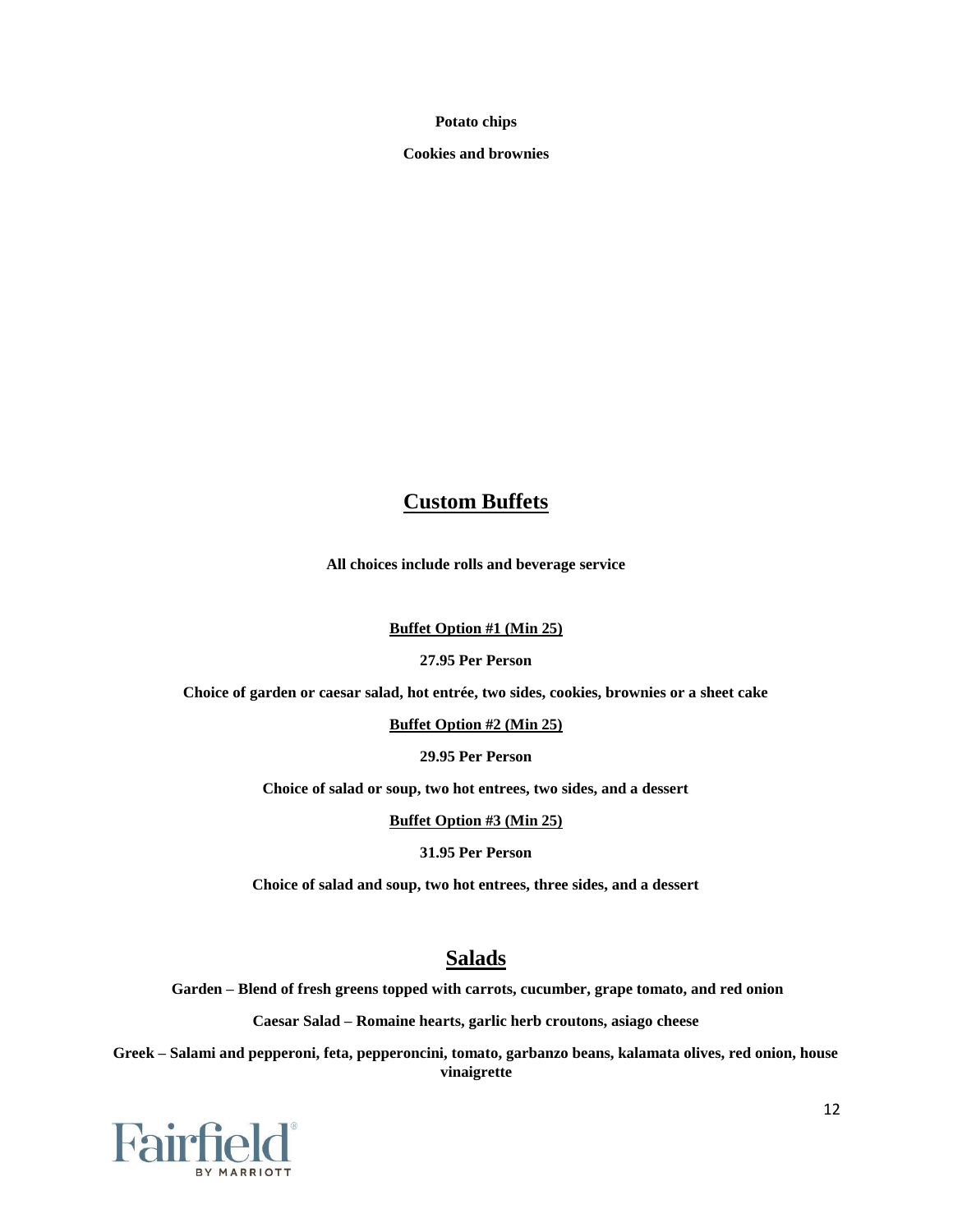**Cobb Salad –Bacon, red onion, chopped egg, grape tomato, bleu cheese, avocado lime vinaigrette Spinach Salad –Feta crumbles, strawberries, candied pecans, red onion, poppy seed vinaigrette Caprese Salad – Heirloom grape tomatoes, fresh mozzarella, red onion, pesto vinaigrette** 

### **Soups**

**Tomato bisque Potato and roasted corn chowder Coconut curry with cilantro pesto Sweet potato bisque 3 Bean Vegan Chili** 

#### **Entrees**

#### **Poultry**

**Chicken Parmesan – topped with mozzarella and tomato sauce** 

**Chicken Marsala – Pan roasted chicken breast in a cremini mushroom sauce** 

**Chipotle BBQ Grilled Chicken – Topped with a pineapple salsa**

**Chicken Tikka Masala – Garlic and ginger infused chicken breast served in a tomato soy cream sauce** 

**Chicken Stir Fry – Crispy chicken in a garlic hoisin sauce, with assorted vegetables** 

#### **Pork**

**Grilled Pork Chops – Glazed with a honey apple bbq sauce** 

**Maple Bourbon Glazed Roasted Pork Loin – Served with a smoked gouda cream sauce** 

**Pork Mojo –Smoked pork in citrus and ancho chilies, served with stir fried cabbage, carrots, and onions** 

#### **Beef**

**Beef Bourguignon – Sautéed beef tips with cremini mushrooms, carrots and roasted pearl onions in a red wine demi-glace** 

**Herb Roasted Beef – Served with horseradish sauce and au jus** 

**Grilled Sirloin Steak – Topped with a roasted garlic, roasted red pepper, tomato ragu** 

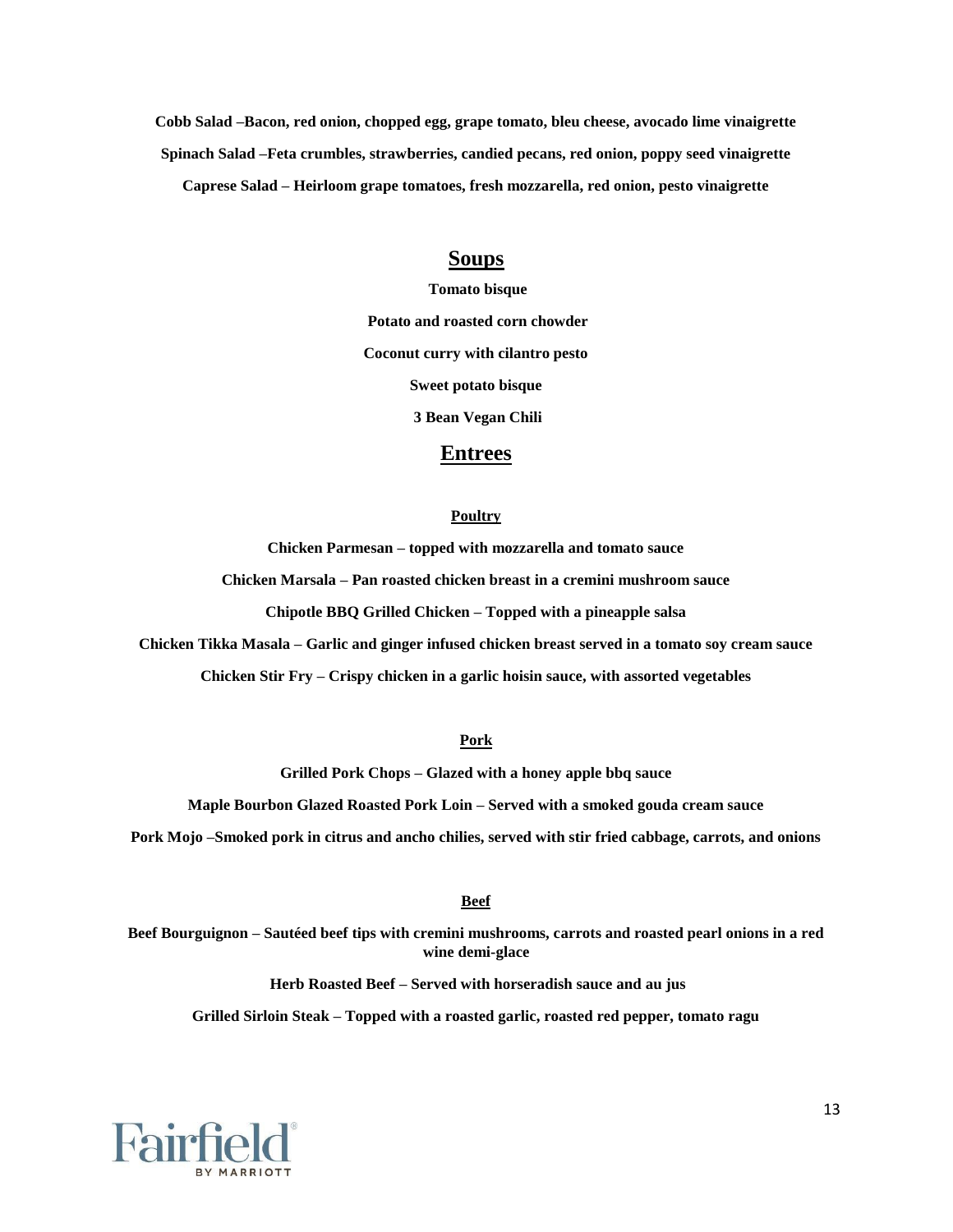#### **Seafood**

**Sesame Encrusted Salmon – Honey garlic glazed, topped with a mandarin orange relish** 

**Grilled Mahi Mahi – Curry buerre blanc sauce, topped with a charred tomato corn relish** 

**Cioppino Fish Stew – Shrimp, scallops, mussels, and white fish in a saffron bacon tomato sauce with fennel. Garnished with grilled baguette and roasted garlic** 

**aioli** 

**Crispy Fish – Tempera battered cod, sweet chili sauce with sautéed onions and bell peppers** 

#### **Vegetarian**

**Mushroom Tikka Masala – Garlic and ginger infused tofu and chickpeas served in a tomato soy cream sauce** 

**Grilled Portobello Mushroom Stack – Layers of grilled zucchini and squash with red onion and carrots topped with chermoula sauce, crispy tortilla strips and cotija cheese** 

**Eggplant Parmesan – topped with mozzarella and tomato sauce** 

### **Baked and Pasta Entrees**

**Cheese Stuffed Tortellini – Sautéed country ham and peas in a smoked gouda cream sauce** 

**Sausage Bolognaise – With sautéed onions and grape tomatoes tossed with cavatappi pasta in a spicy tomato cream sauce** 

**Spinach Mushroom Lasagna – Quinoa and ricotta cheese stuffed, fresh mozzarella, tomato sauce** 

**Lasagna – Meat sauce, ricotta cheese and mozzarella stuffing, tomato sauce** 

**Hot Brown – Roasted Turkey, texas toast, brown sugar peppered bacon, mornay sauce, tomato, and parmesan cheese** 

**Chicken, bacon, and ranch alfredo baked rigatoni** 

**Baked Spaghetti Pie – Topped with a blend of italian cheeses** 

**Baked 3 Cheese Macaroni – Topped with bacon, jalapenos, and bbq sauce** 

### **Starchy Sides**

**Cheddar mashed potatoes** 

**Herb roasted red skin potatoes** 

**Olive oil confit potatoes with garlic and rosemary** 

**Whipped sweet potatoes with brown sugar and butter** 

**Cheesy Wiesenberger grits** 

**Basmati rice** 

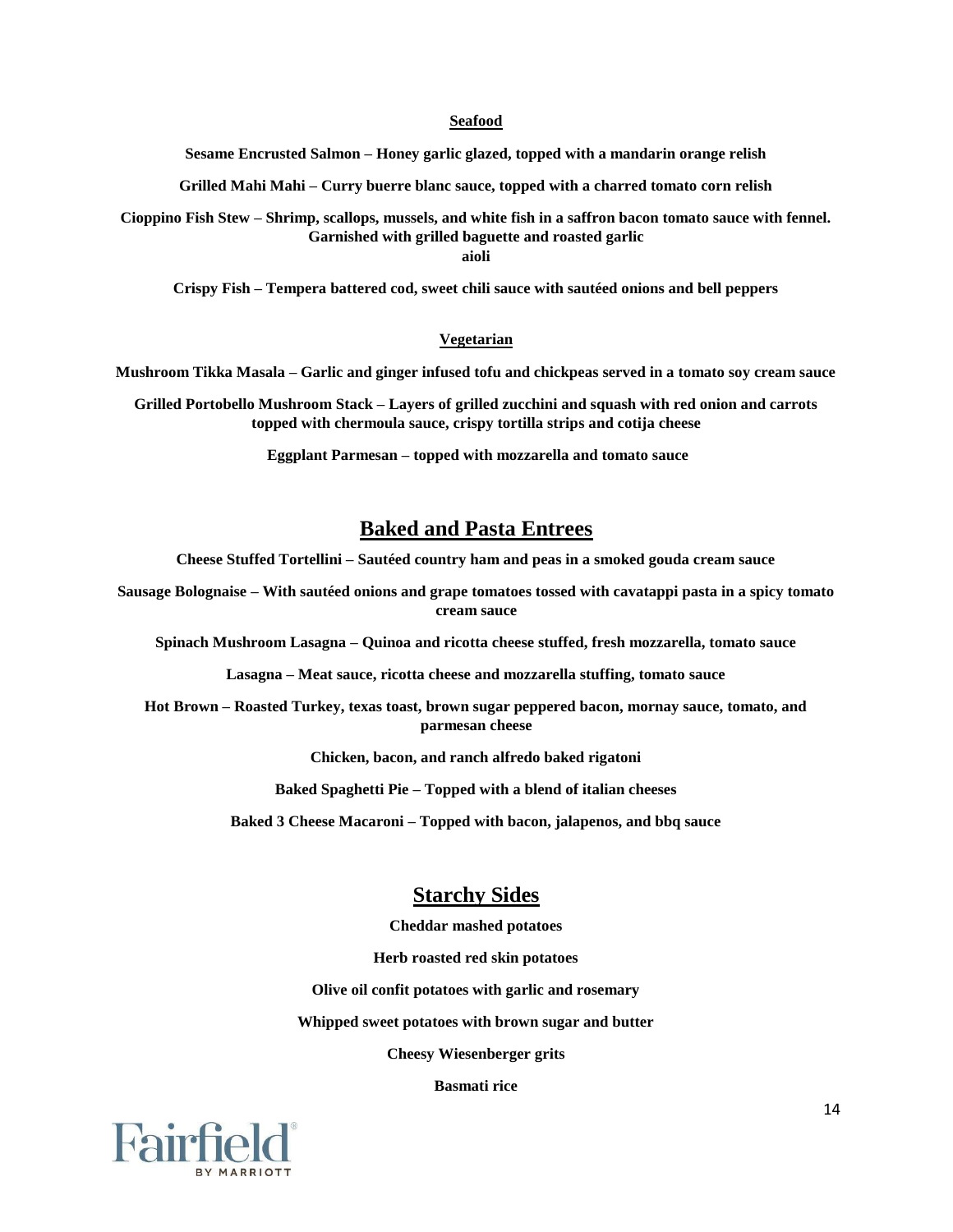**Red beans and rice Parmesan orzo risotto with pesto Pasta aglio e olio Spaghetti and marinara Baked beans with bacon and jalapeno** 

### **Vegetable Sides**

**Buttered broccoli with garlic** 

**Green beans and grape tomato with pesto** 

**Green beans with soy miso butter** 

**Brown sugar glazed carrots** 

**Herb roasted carrots** 

**Summer squash and zucchini with fresh herbs** 

**Curried Cauliflower with peas** 

**Grilled asparagus** 

**Vegetable medley – Blend of seasonal fresh vegetables corn on the cob with** 

**smoked paprika butter** 

**Crispy honey glazed brussels sprouts (seasonal)** 

**Sugar snap pea, pepper, red onion sauté** 

### **Desserts**

**Cookies: your choice** 

**Chocolate brownies** 

**Layered white, yellow, or chocolate cake** 

**Mini Cup Cakes: Black forest, red velvet, carrot, or confetti (choose 1)** 

**Flourless Chocolate Torts with macerated berries** 

**Strawberry shortcake shooters** 

**Banana pudding parfaits** 

**Cheesecake with fresh berries** 

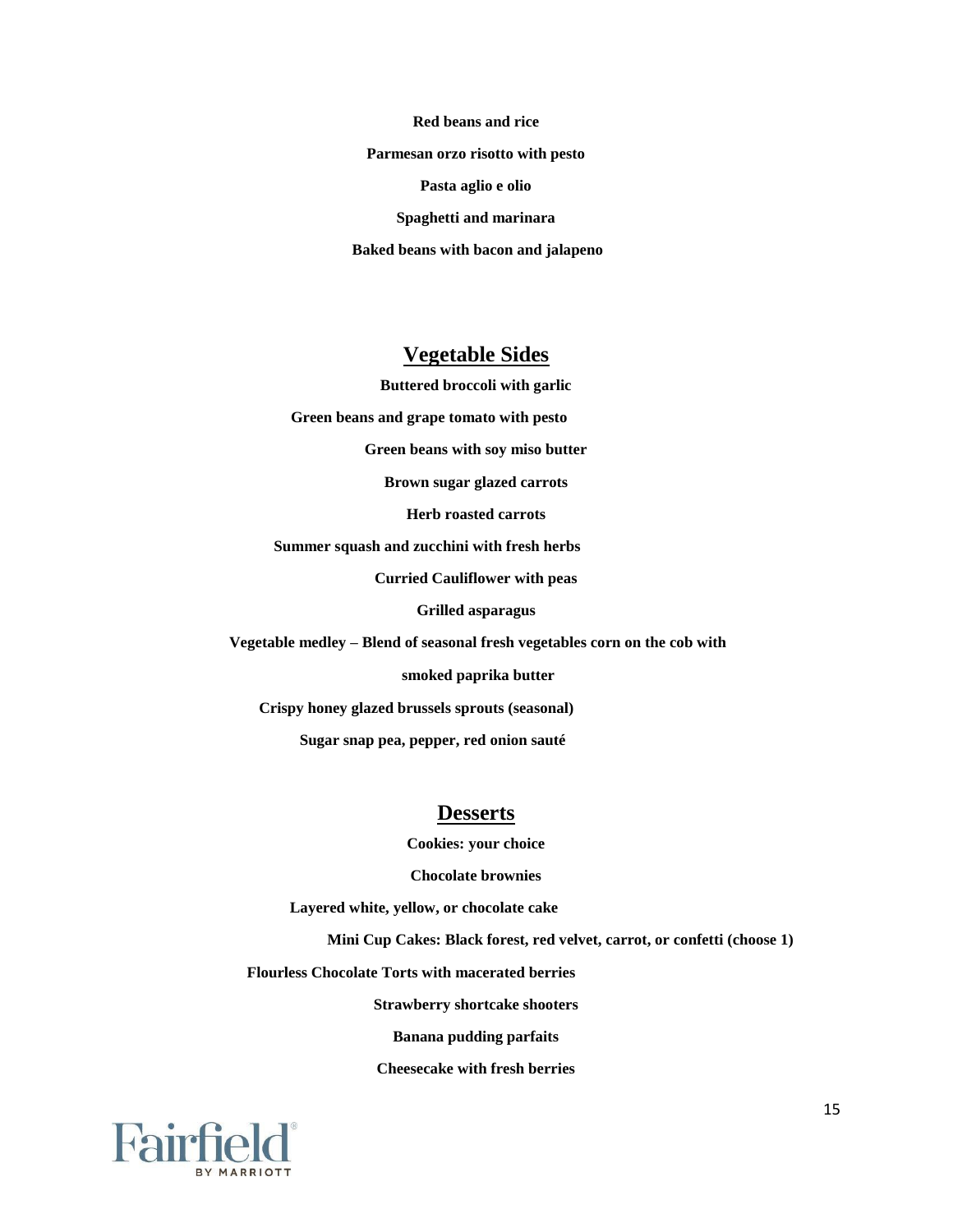**Bread pudding with Bourbon caramel** 

**Apple cobbler** 

**Tiramisu** 

**Cannoli's with sweet mascarpone** 

### **Carving Stations**

**Available to add on any buffet option** 

**Filet Mignon – 15.95 per guest** 

**Rosemary and porcini mushroom encrusted, served with brandy peppercorn demiglace** 

**Flank Steak – 10.95 per guest** 

**Bourbon soy honey glazed, char broiled served with sriracha aioli and ginger hoisin sauce** 

**Roast Beef – 8.95 per guest** 

**Slow roasted served with horseradish crème fraiche and au jus** 

**Turkey – 7.95 per guest** 

**Rotisserie turkey breast served with gravy and orange cranberry chutney** 

**Pit Ham – 6.95 per guest** 

**Brown sugar citrus spiced served with chipotle pineapple sauce** 

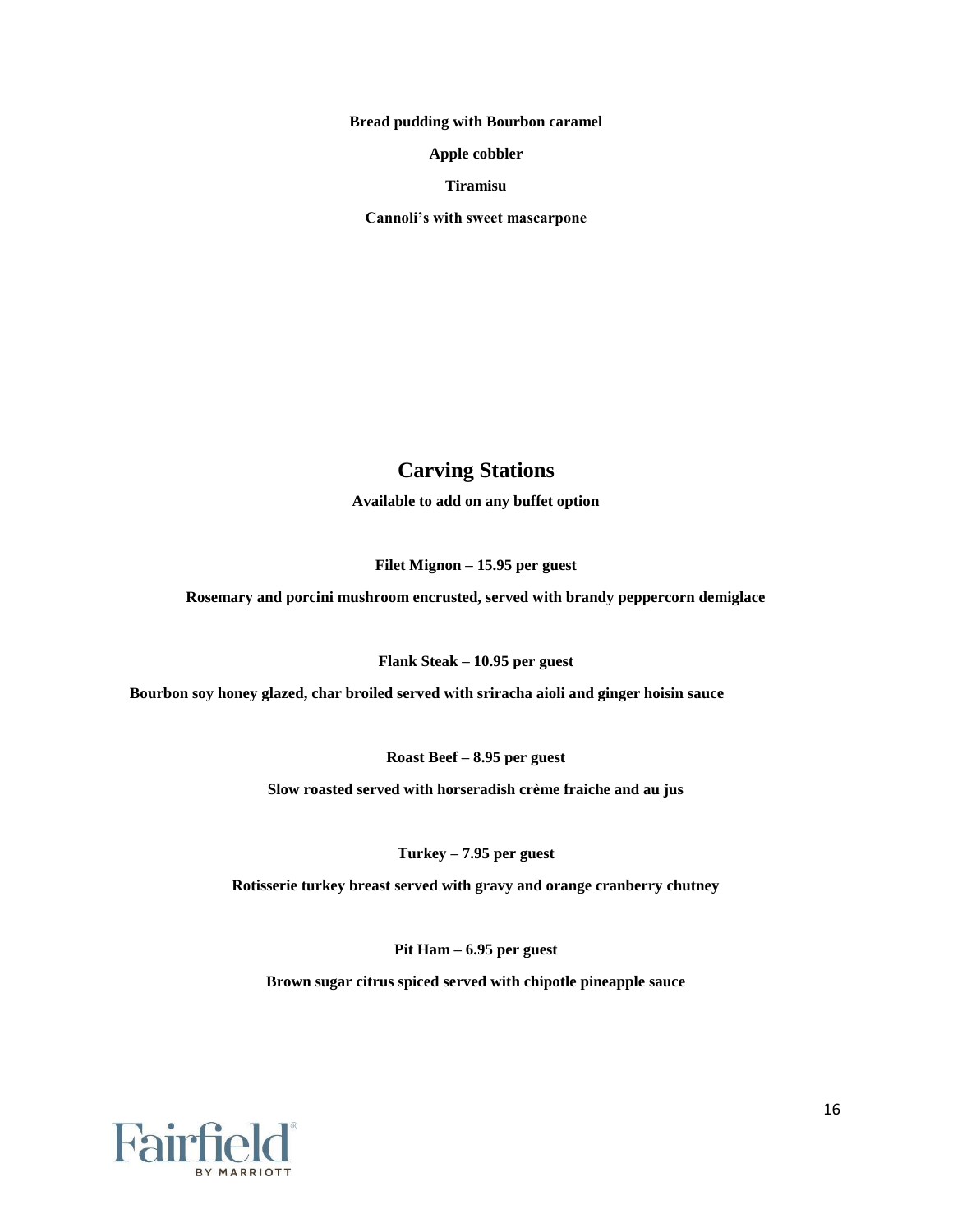**Carving Attendant Fee of \$75 per Station** 

### **Hors D'oeuvres**

**50 Piece Minimum** 

#### **Cold**

**Smoked Salmon with Lemon Dill Cream Cheese, Everything Spice, Toasted Rye Bread – 2.25 per guest Prosciutto Wrapped Melon Skewers – 2.00 each Crab Salad in Phyllo Cups, Roasted Tomato, Bacon Jam – 3.25 each Sesame Tuna Ceviche, Sweet Chili Sauce, Crispy Wonton – 3.25 each Deviled Eggs, Country Ham, Pickled Fresno Chilies - 1.75 each Caprese Skewers with Mozzarella, Grape Tomato, Kalamata Olives, House Pesto – 2.00 each Cucumber cups, Benedictine, Fig Jam, Toasted Breadcrumb – 2.00 each Jumbo Shrimp, House Cocktail Sauce – 3.75 each Bruschetta with Local Goat Cheese, Eggplant Caponata – 1.75 each Italian Bruschetta with Heirloom Tomato Relish, Crispy Basil – 1.75 each Gazpacho Bloody Mary Shooters with Cucumber Salsa – 2.00 each Baked Oysters Rockefeller – 3.25 each** 

#### **Hot**

**Smoked Pork Sliders, Pimento Cheese – 3.00 each 3 Cheese Arancini with Tomato Sauce – 2.50 each Quiche Assortment, Ham and Spinach, Vegetable - 1.75 each Mini Chicken and Waffles, Maple Syrup, House Hot Sauce – 3.25 each Eggplant Rollatini with Ricotta Cheese and Marinara – 2.75 Beef Empanadas with Garlic Aioli – 3.00 each Scallops Wrapped In Bacon, Sweet Potato Mousse, Maple Glaze – 3.25 each** 

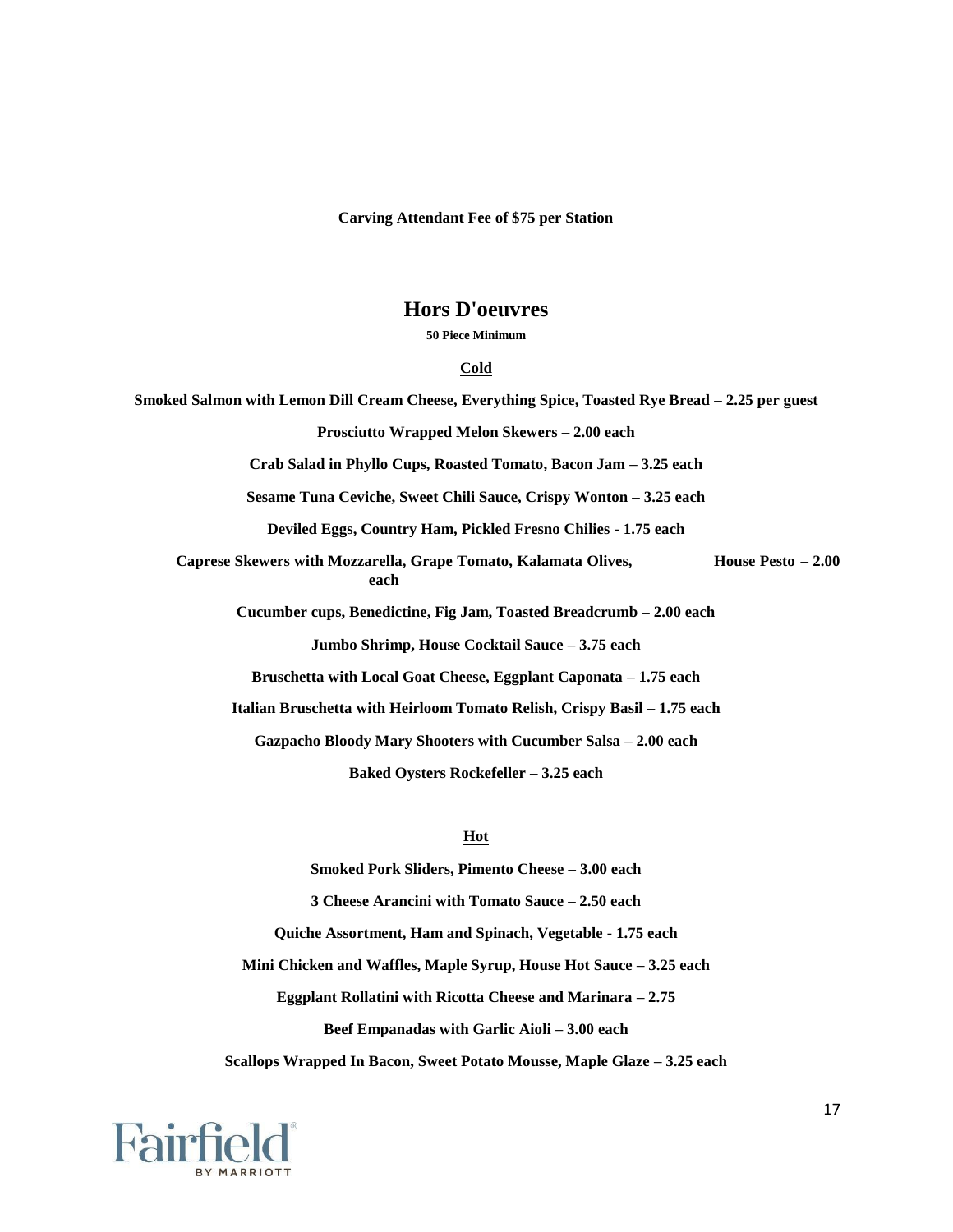**Bourbon Soy Yaki Marinated Chicken or Beef Skewers, Peanut Sauce – 2.75 each Mini Hot Browns – 2.75 each Boursin Cheese Stuffed Mushrooms, Roasted Garlic Red Pepper Aioli – 2.00 each** 

**Crab Cakes with Lemon Caper Tartar Sauce, Micro Herbs – 3.75 each** 

### **3 Course Plated Meals**

**Salads – Market Priced** 

**Garden – Blend of fresh greens topped with carrots, cucumber, grape tomato, and red onion Caesar Salad – Romaine hearts, garlic herb croutons, asiago cheese** 

**Spinach Salad –Feta crumbles, strawberries, candied pecans, red onion, poppy seed vinaigrette** 

**Caprese Salad – Heirloom grape tomatoes, fresh mozzarella, red onion, pesto vinaigrette** 

**Entrées – Priced Individually** 

**Filet Mignon – 45.00** 

**Roasted garlic whipped potatoes, asparagus, brandy peppercorn demi-glace** 

**Airline Chicken Breast – 27.00** 

**Herb crusted and topped with boursin cheese, garlic whipped potatoes, haricot vert, lemon veloute** 

**Bone in Pork Chop – 30.00** 

**Bourbon maple glazed, spiced sweet potato mash, crispy brussels sprouts, smoked gouda cream sauce** 

**Salmon – 32.00** 

**House cold smoked then pan seared, pesto risotto, broccolini, charred tomato ragu** 

**Short Ribs – 38.00** 

**Braised in local Mad Paddle Brew, Wiesenberger cheddar grits, hand carved carrots, tobacco onions** 

**Risotto – 26.00** 

**Butternut Squash, caramelized onion, local sorghum, fontina cheese, crispy brussles sprouts** 

**Desserts – Market Priced** 

**Cheesecake tort with bourbon macerated cherries** 

**Tiramisu with hazelnut crème anglaise** 

**Chocolate cake with raspberry ganache and chocolate mousse**